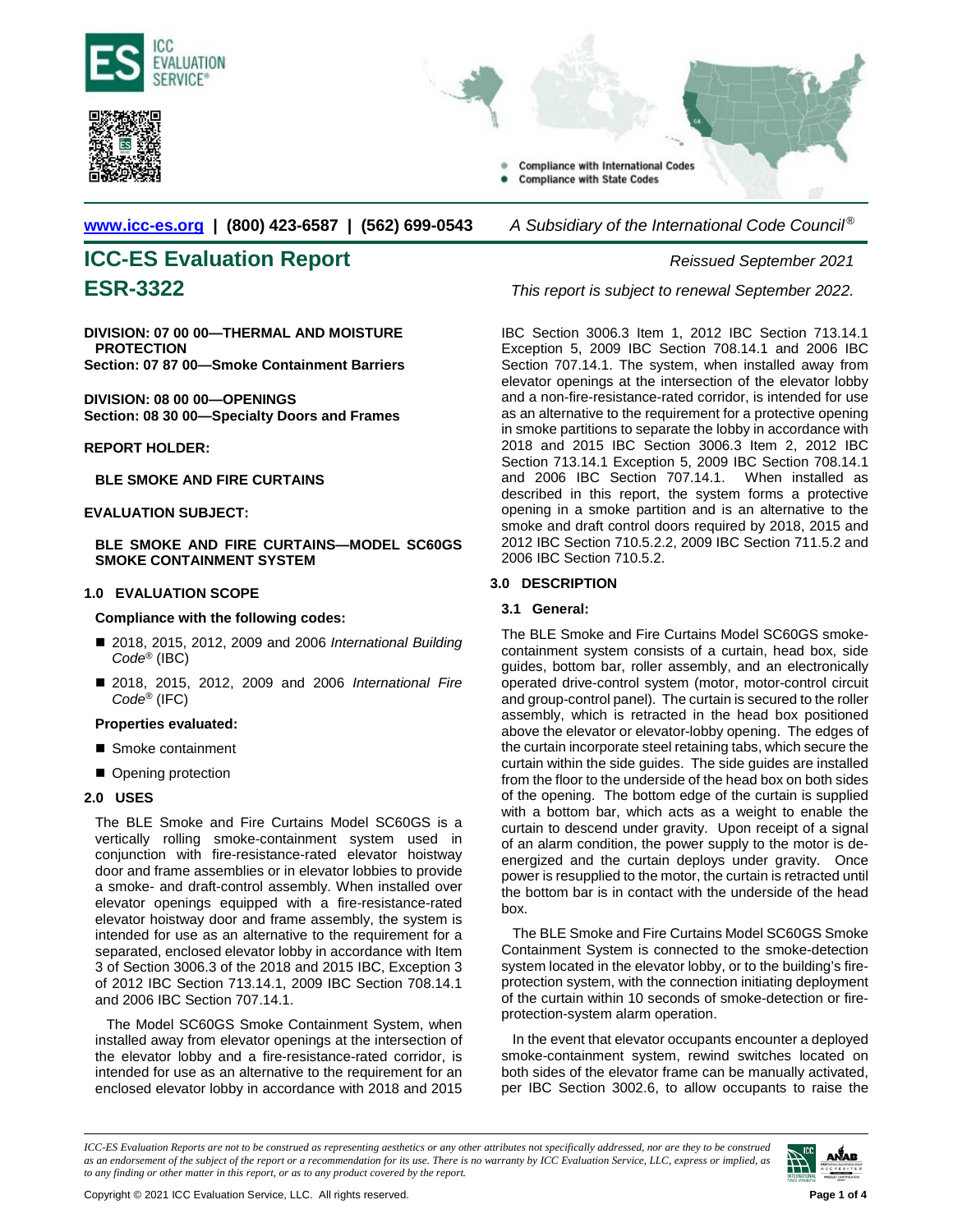curtain and exit from the elevator. The raised curtain will redeploy to the closed position after egress if the presence of smoke continues to be detected. In addition, occupants can exit by manually lifting the deployed curtain using a grab strap attached to the curtain. In the event of a loss of power, an uplift force of less than 15 pounds (66 N) applied to the grab strap is required to lift the curtain assembly to allow occupant egress. In addition to the required rewind switches and integral grab strap, the curtains may also be installed by overlapping two curtain sections, thereby creating an optional separate pass-through slot which can be used by occupants to exit the deployed curtain. The system has a battery backup and will function as intended in the event of an interruption in the building's electrical power supply.

#### **3.2 Components of the Model SC60GS Smoke Containment System:**

**3.2.1 Curtain Material:** The curtain is glass fiber cloth with a micronized aluminum coating on both sides. The curtain has a nominal weight of 0.11 lb/ft<sup>2</sup>. The curtain consists of fabric panels stitched together vertically with cotton and stainless-steel blended thread. The system may be provided with a continuous curtain or overlapped curtains. When provided, the curtain overlap is a minimum of 23.6 inches (600 mm). When used for smoke and draft control as described in Section 3.3 of this report, the curtain may incorporate a vision panel constructed of a transparent fabric with a clear opening measuring 10.5 inches (270 mm) by 29.5 inches (750 mm). The maximum total area of the vision panel is  $314$  inches<sup>2</sup>  $(202,500 \text{ mm}^2)$ .

**3.2.2 Electronically Operated Drive System:** The drivecontrol system, which controls the deployment and retraction of the curtain assembly, is intended for connection to the building's 120VAC power supply and to either the auxiliary contacts of the smoke detectors located in the elevator lobby and the adjacent corridor, or to the building's fire-protection system. The drive-control system is equipped with a 24VDC backup battery. The electrically operated, listed releasing device conforms to UL 864. The thermally protected motor operates at 24VDC. The motor operates a drive shaft located in the roller assembly, which rotates to retract the deployed curtain.

#### **3.3 Smoke and Draft Control:**

When tested in accordance with UL 1784 without an artificial bottom seal, the Model SC60GS smoke-containment system has an air-leakage rating that does not exceed 3.0 cfm per square foot  $(0.01524 \, \text{m}^3/\text{s} \cdot \text{m}^2)$  of opening at a pressure differential of 0.10 inch of water (24.9 Pa) at both ambient and elevated temperatures.

#### **3.4 Fire-resistance Rating:**

The Model SC60GS Smoke Containment System complies with 2018 IBC Section 716.2.2.1, 2015 and 2012 IBC Section 716.5.3 and 2009 and 2006 IBC Section 715.4.3, and has a 20-minute fire-protection rating for use in corridors and smoke barriers based on testing in accordance with UL 10C without the hose-stream test.

### **4.0 INSTALLATION**

### **4.1 General:**

Installation of the system must comply with this report and the manufacturer's published installation and operating instructions. The BLE Smoke and Fire Curtains installation and operating instructions must be available at the jobsite at all times during installation.

The system must be attached to the wall with the head box installed above the elevator opening or to the ceiling directly

The electrically operated drive-control system must be installed in accordance with the report holder's published installation instructions, the releasing device listing, and the applicable code. The two rewind switches must be connected to the control system and mounted at the height specified in the manufacturer's installation instructions.

Once the system is installed and energized, the curtain assembly must be adjusted, tested and set in accordance with the report holder's published installation instructions.

#### **4.2 Final Adjustment and Inspection:**

After installation and initial testing, the installer must perform a final adjustment and inspection of the system in accordance with the report holder's published installation instructions. Simulation of the smoke alarm, activation of the releasing device, curtain deployment and rewind must be performed to ensure proper operation. After installation, the systems must be maintained in accordance with Sections 5.10 and 5.11 of this report.

#### **5.0 CONDITIONS OF USE**

The BLE Smoke and Fire Curtains Model SC60GS smokecontainment system described in this report complies with, or is a suitable alternative to what is specified in, those codes listed in Section 1.0 of this report, subject to the following conditions:

- **5.1** Installation must comply with this report; the report holder's published installation instructions, and the applicable code.
- **5.2** Installation must be by installers authorized by BLE Smoke and Fire Curtains.
- **5.3** The smoke containment system must be cycle-tested by the building owner of record or the owner's representative on a semiannual basis. A permanent record of the cycle tests must be retained by the building owner of record or the owner's representative.
- **5.4** When installation is as a smoke-and-draft-control door over an elevator hoistway door and frame, a smoke detector complying with UL 268 must be installed at the ceiling in front of the elevator hoistway door. When installation is at the intersection of the elevator lobby and corridor, smoke detectors complying with UL 268 must be installed at the ceiling on both sides of the protected opening. The smoke detectors must be equipped with an auxiliary contact and battery backup (not provided by BLE Smoke and Fire Curtains) or an emergency electrical system. When approved by the building official or his designated representative, the smoke-containment system may be connected to the building's fire protection system instead of the smoke detectors at the elevator hoistway doors or at the protected opening.
- **5.5** The smoke-containment system must be used with fire-resistance-rated elevator hoistway doors in order to comply with the "S" label requirements for tight-fitting smoke and draft control assemblies in accordance with the requirements of 2018 Section 716.2.2.1, 2015 and 2012 IBC Section 716.5.3 and 2009 and 2006 IBC Section 715.4.3. This allows the elevator doors to open directly into the fire-resistance-rated or non-fireresistance-rated corridor, eliminating the need for an enclosed elevator lobby in accordance with Item 3 of Section 3006.3 of the 2018 and 2015 IBC, Exception 3 of 2012 IBC Section 713.14.1, Exception 3 of 2009 IBC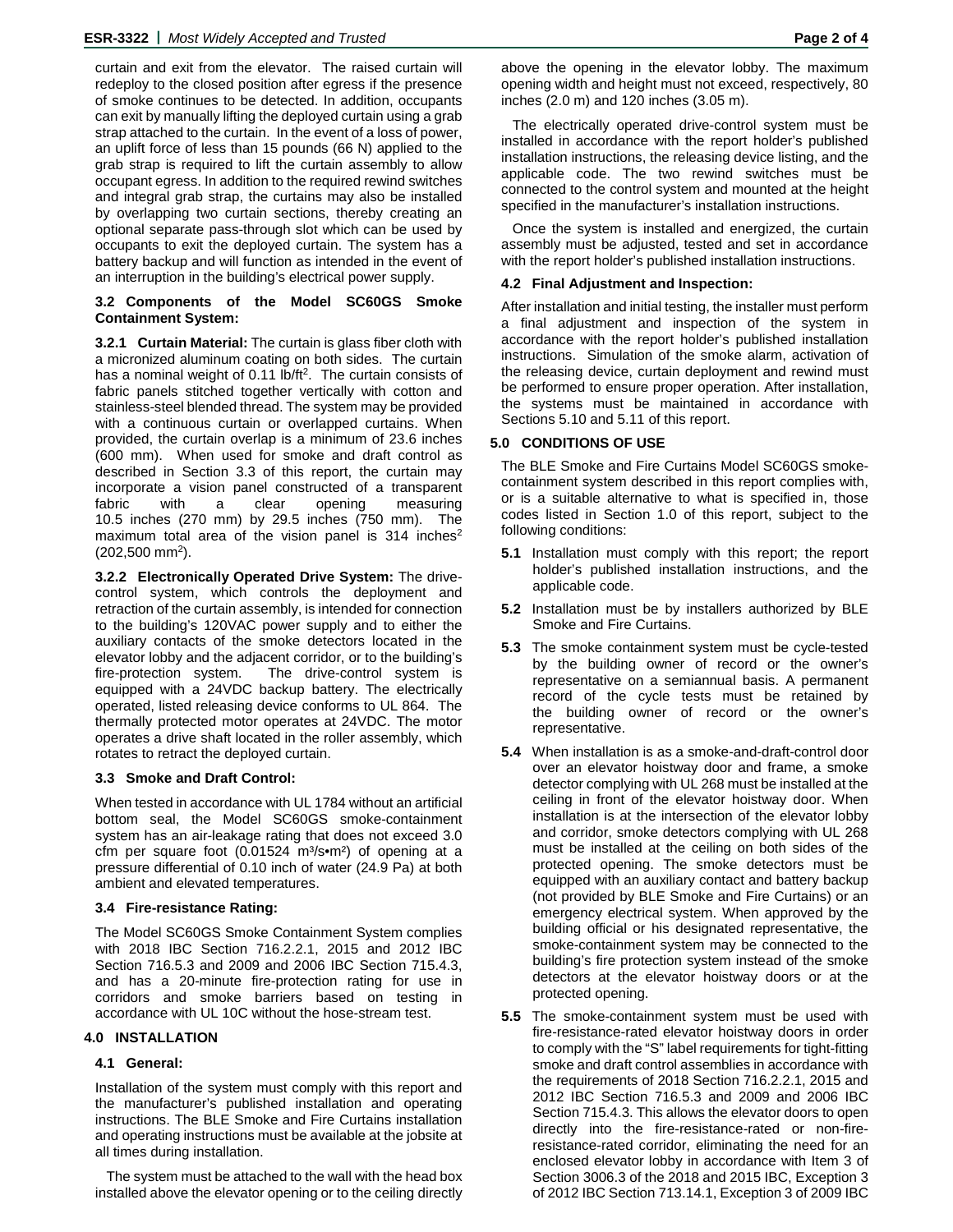Section 708.14.1 and Exception 3 of 2006 IBC Section 707.14.1. In the absence of a corridor, elevator doors equipped with the Model SC60GS may open directly onto an open floor plan.

- **5.6** When used as an alternative to the enclosed elevator lobby required by 2018 and 2015 Section 3006.3, 2012 IBC Section 713.14.1, 2009 IBC Section 708.14.1 and 2006 IBC Section 707.14.1, the Model SC60GS must be installed at the opening created by the intersection of the elevator lobby and a fire-resistance-rated corridor.
- **5.7** When used as an alternative to the smoke- and draftcontrol doors required by 2018, 2015 and 2012 IBC Section 710.5.2.2, 2009 IBC Section 711.5.2 and 2006 IBC Section 710.5.2, the Model SC60GS must be installed at the opening created by the intersection of the elevator lobby and a non-fire-resistance-rated corridor, to allow elimination of the enclosed elevator lobby in accordance with Item 2 of Section 3006.3 of the 2018 and 2015 IBC, Exception 5 of 2012 IBC Section 713.14.1, Exception 5 of 2009 IBC Section 708.14.1 and Exception 5 of 2006 IBC Section 707.14.1.
- **5.8** Model SC60GS is not intended for use where elevator hoistway pressurization in accordance with 2018, 2015 and 2012 IBC Section 909.21, 2009 IBC Section 708.14.2 and 2006 IBC Section 707.14.2 is provided, except when the products recognized in this report are used in smoke-control systems designed by a registered professional in accordance with the applicable requirements of Section 909 of the IBC and the IFC.
- **5.9** The Model SC60GS may be used in smoke control systems designed by a registered professional in accordance with the applicable requirements of Section 909 of the IBC and the IFC.
- **5.10** Under the 2018 IBC and IFC, openings protected with the Model SC60GS for smoke-and-draft control must be maintained in accordance with Sections 108 and 705.2 of the 2018 IFC and Chapter 8 of NFPA 105. Under the 2018 IBC and IFC, annual inspection must be in accordance with Chapter 8 of NFPA 105. Under the 2015, 2012 and 2009 IBC and IFC, openings protected with the Model SC60GS for smoke-and-draft control must be maintained in accordance with Sections 107 and 703.1.2 of the IFC and Chapter 5 of NFPA 105. Under the 2015, 2012 and 2009 IBC and IFC, annual inspection must be in accordance with Section 5.2 of NFPA 105.
- **5.11** Under the 2018 IBC and IFC, openings protected with the Model SC60GS for fire-resistance-rated smokecontainment system must be maintained in accordance with Sections 108 and 705.2 of the 2018

IFC, Chapter 8 of NFPA 105 and Chapter 5 of NFPA 80. Under the 2018 IBC and IFC, annual inspection must be in accordance with Chapter 5 of NFPA 80 and Chapter 8 of NFPA 105. Under the 2015, 2012 and 2009 IBC and IFC, openings protected with the Model SC60GS for fire-resistance-rated smoke-containment system must be maintained in accordance with Sections 107, 703.1.2, and 703.1.3 of the IFC, Chapter 5 of NFPA 105 and Chapter 5 of NFPA 80. Under the 2015, 2012 and 2009 IBC and IFC, annual inspection must be in accordance with Section 5.2 of NFPA 80 and Section 5.2 of NFPA 105.

- **5.12** The smoke-containment system evaluated in this report is intended for use with elevators or elevator lobbies when, in accordance with IBC Section 1003.7, the elevators are not used as a component of a required means of egress from any part of the building.
- **5.13** The BLE Smoke and Curtains smoke-containment system is manufactured in Sheffield, England, under a quality-control program with inspections by ICC-ES.

#### **6.0 EVIDENCE SUBMITTED**

Data in accordance with the ICC-ES Acceptance Criteria for Smoke-containment Systems Used with Fire-resistancerated Elevator Hoistway Doors and Frames and at the Intersection of Elevator Lobby and Corridor (AC77), dated February 2019.

#### **7.0 IDENTIFICATION**

- **7.1** The BLE Smoke and Fire Curtains smoke-containment system described in this report must bear a label indicating the manufacturer's name (BLE Smoke and Fire Curtains), the manufacturer's address, the product name, the model number (SC60GS), the leakage rating (unless specified in the installation instructions), and the evaluation report number (ESR-3322).
- **7.2** The report holder's contact information is the following:

**BLE SMOKE AND FIRE CURTAINS UNIT 3, HOLBROOK COMMERCE PARK HOLBROOK RISE SHEFFIELD, Yorkshire S20 3FJ UNITED KINGDOM +44(0)114 251 4703 [www.ble-smokeandfirecurtains.com](http://www.ble-smokeandfirecurtains.com/)**